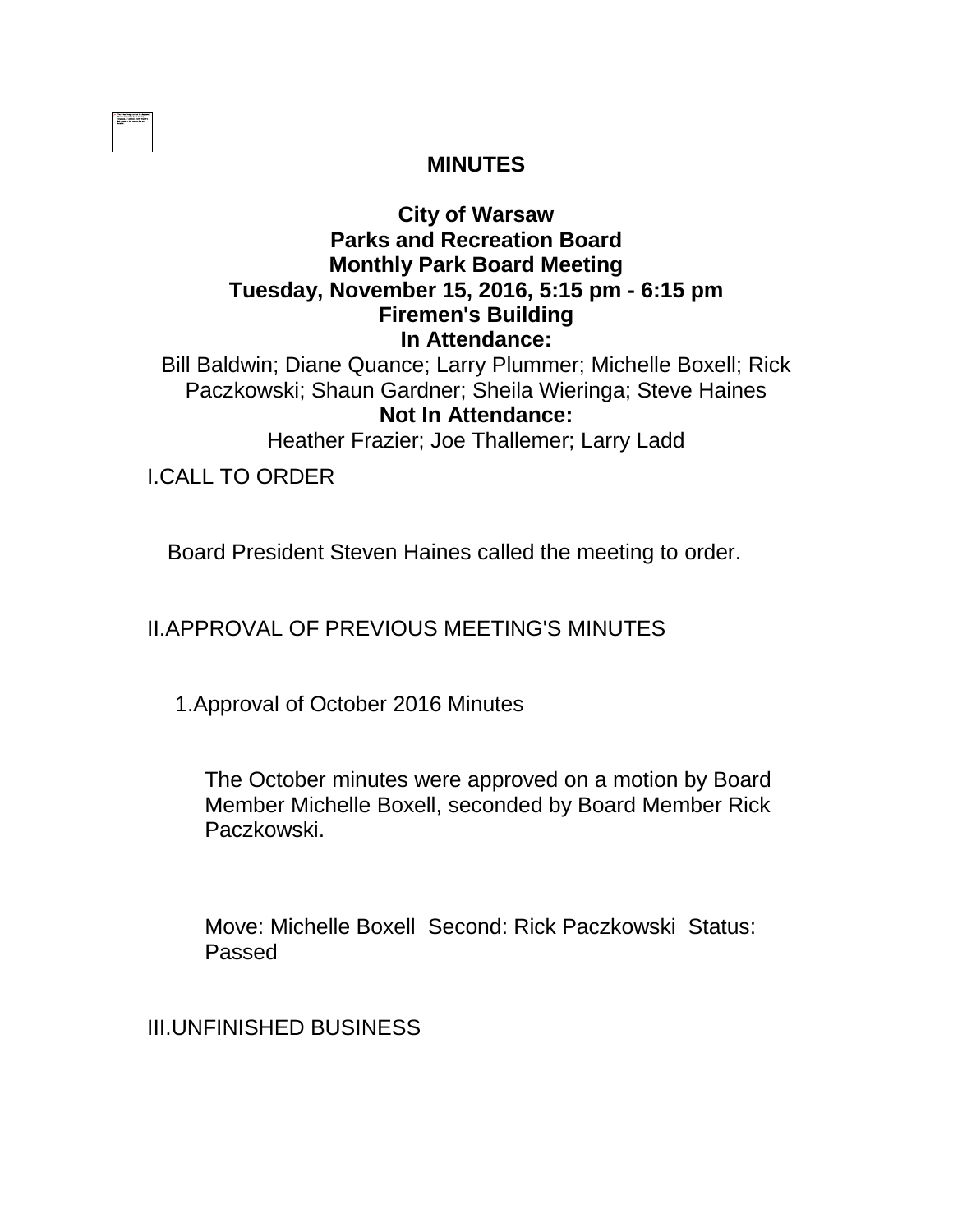1.5 Year Master Plan

Pat Brown, from Sitescapes, advised the figures provided to the Board were based on the implementation of the 5-year master plan. The budgets do include adding one full-time recreation programmer being added in 2019, and another full-time maintenance laborer in 2020.

Again, the budget reflects receiving the OCRA Grant in December. If the Parks Department is not the recipient of the grant, both the action and budget plan will need to be revised to reflect those changes. The final plan does not to be submitted to DNR until April 2017.

Due to the possibility of not having a Park Board Meeting in December, due to holidays and possible weather complications, Pat Brown asked for the Board's approval to give Superintendent Plummer authority to send the 5-year master plan draft to the DNR.

A motion to allow the park department to submit the Master Plan draft to DNR, if there is not a December Park Board Meeting, was approved by Board Member Boxell, seconded by Board Member Paczkowski.

Move: Michelle Boxell Second: Rick Paczkowski Status: Passed

## IV.NEW BUSINESS

1.Holiday Prep.

Although they are doing some final maintenance touch-ups, to ensure all lights are working properly, Maintenance Director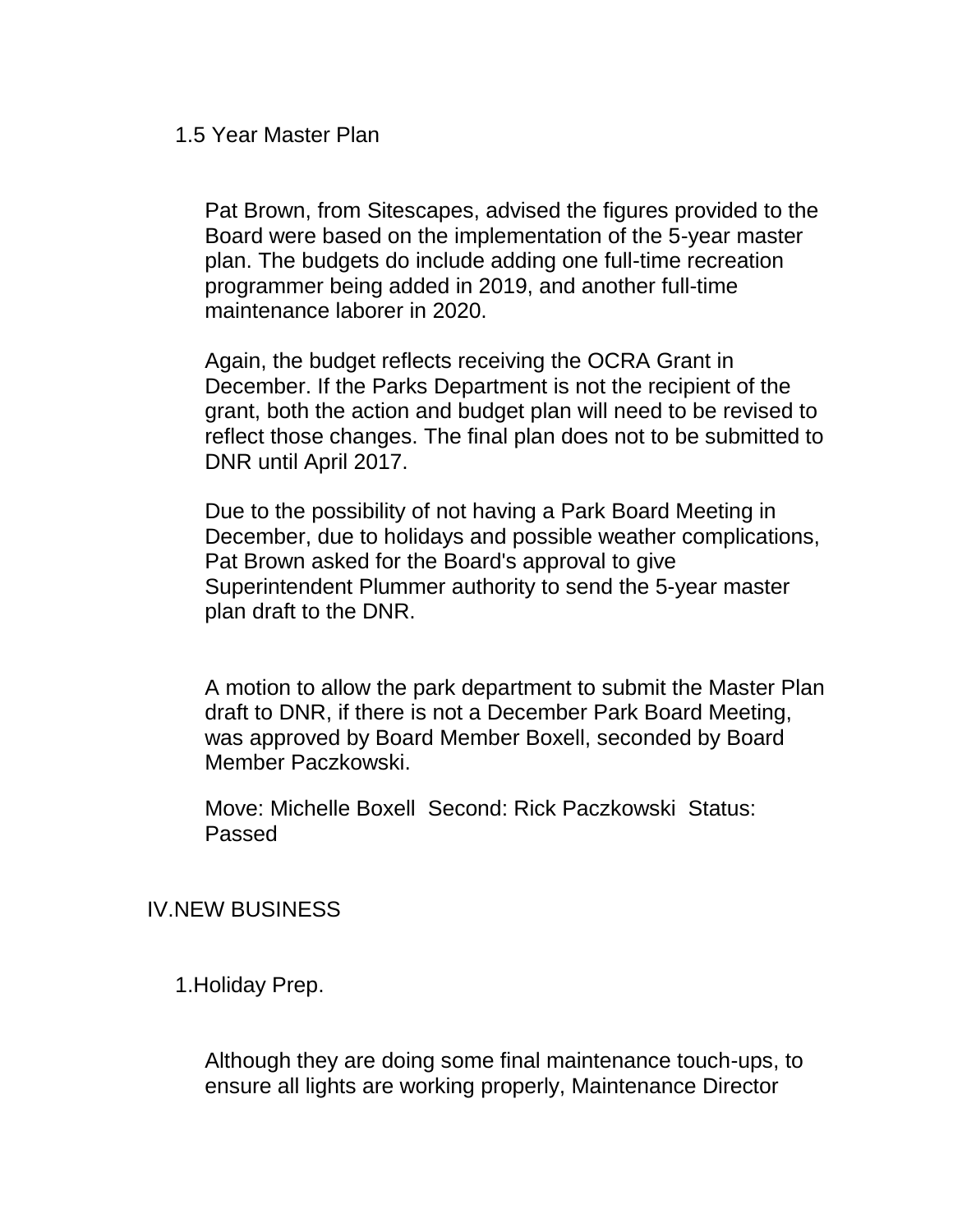Gardner informed the Board the Holiday Light Display is completed. He also advised that there will be 3 new displays including: a 20-foot LED tree, an animated Santa Claus driving a train, and an animated display with elves shooting presents out of a canon.

The official lighting of the display will be during December's First Friday event, which is December 2, 2016. The lights will remain on until New Year's Day.

## V.OTHER MATTERS TO COME BEFORE THE BOARD

Superintendent Plummer informed the Park Board that the Indiana Parks & Recreation Association magazine had asked the Warsaw parks department to write an article about the programs, activities, and facilities Warsaw parks have to offer. Administrative Assistant, Heather Frazier, along with the staff put together a thorough article highlighting the Warsaw parks. The article was drafted in June and was recently published in their fall magazine. Copies may also be viewed on the IPRA website.

The Shoreline Stabilization Project is taking flight as rocks have started being placed at Lucerne Park. In spring, once all freezing is done, the plugs will be put in. The project is expected to be completed in 2017.

VI.MEETING REVIEW

VII.ADJOURNMENT

There being no further matters to come before the board, the meeting was adjourned.